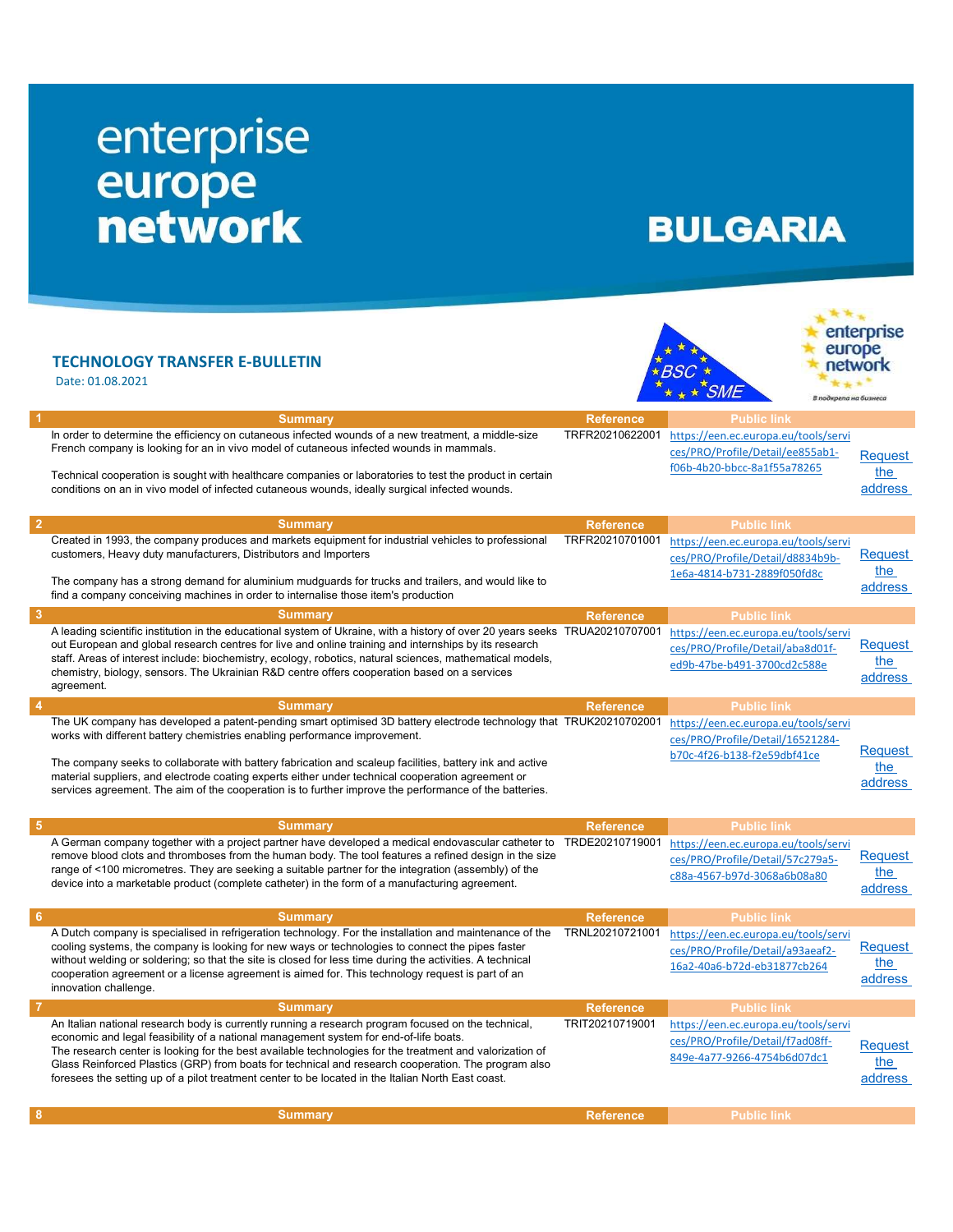A Dutch SME is active in the garden, landscaping, home and garage business as a trading company. It  $\,$  TRNL20210714001  $\,$   $_{\rm \underline{https://een.ec.europa.eu/tools/servi}}$ is looking for an industrial prefab manufacturer of tiny houses and/or garden offices. The desired dimensions of these small prefab buildings are length 2.5m, width 2.0m and height 2.5m. The Dutch SME is seeking an industrial prefab manufacturer in Eastern Europe for a commercial agreement with technical assistance. The partner should give assistance for the transport and installation. ces/PRO/Profile/Detail/2745b2c6 feb1-47cd-9173-c0a3064588c9 Request the address ential and the summary and the Summary Reference Public link of the Summary Reference Public link This is a Chinese company specialised in designing and manufacturing household appliances. According to the company's development strategy, it seeks wireless charging solutions used in bathrooms from the European market. The Chinese company prefers a commercial agreement with technical assistance cooperation method. TRCN20210708001 https://een.ec.europa.eu/tools/servi ces/PRO/Profile/Detail/96b39fbe-4b8e-472e-b0a6-5b5e4959bfc2 **Request** the address 10 Summary Reference Public link This is a Chinese poultry research institute specialised in R&D of poultry genetics and breeding, poultry TRCN20210705001 disease diagnostics and immunology and related scientific subjects. Based on the current development requirement, it seeks experts in poultry industry from Europe to promote China-Europe poultry industry cooperation. Potential cooperation could be via a technical cooperation agreement. https://een.ec.europa.eu/tools/servi ces/PRO/Profile/Detail/a5d167b1- 3c0a-4f80-a0a2-63f7006abf35 Request the address 11 Summary Reference Public link A German company, producing micro algae and preparations of different varieties, offers its cooperation TODE20210712001 in research and development topics under a research and/or technical cooperation agreement. The company is open for co-operating with higher education institutions, experienced companies, and/or start-ups, wanting to test new research results, devices, or implementations. https://een.ec.europa.eu/tools/servi ces/PRO/Profile/Detail/fd9d39a7- 9f13-407b-8410-091f7c3f9631 **Request** the address 12 Summary Reference Public link Spanish research and development centre specialized in ICTs (information and communication technologies) is looking for industrial companies interested in licensing and further developing an innovative tracking and alerting technology. The system main application field is emergency management as it locates and communicates with people deployed in interventions. The cooperation will be in form of a license or a commercial agreement with technical assistance. TOES20210617001 https://een.ec.europa.eu/tools/servi ces/PRO/Profile/Detail/98f6e783- 1090-4ba6-b99b-2101df606878 **Request** the address 13 Summary Reference Public link A Catalan (Spanish) nanoscience and nanotechnology research center has developed an innovative method to enhance direct CO2 air capture and its mineralization onto certain solid surfaces using light. It's application on roads and buildings is a way to mitigate human climate impacts. In addition, implementation in photovoltaic (PV) solar cells allows combining solar energy generation and chemical CO2 binding at once. Partners interested in research collaboration or license agreements are sought. TOES20210629001 https://een.ec.europa.eu/tools/servi ces/PRO/Profile/Detail/0463cf25- 28c9-4083-be50-502e9b68570a **Request** the address 14 Summary Reference Public link A multidisciplinary team, coming from I+D centers and universities, has developed a tool which is able to TOES20210705001 assess and predict risk of drowning on beaches, based on historical catalogue of drowning events, hydrodynamic modelling, global data provided by the Copernicus Marine Environment Monitoring Service and ANN (artificial neural networks) technology. They are looking for partners to further develop new product features and commercial exploitation. https://een.ec.europa.eu/tools/servi ces/PRO/Profile/Detail/4e014c64- 2521-459a-924d-4392813a8df0 Request the address **15 Summary Reference** Public link A Spanish research centre specialised in carbon materials has developed three-dimensional porous carbon structures from whey powder, a by-product from the dairy industry. These structures are fully customizable in any shape and size and have many applications: filters, catalyst support, scaffolds for tissue engineering, support of enzymes or biomolecules, etc. Partners are sought through a research cooperation agreement or license agreement for the valorisation of its multiple applications. TOES20210705002 https://een.ec.europa.eu/tools/servi ces/PRO/Profile/Detail/640c5568- 01d3-4042-8d4e-f75393760785 **Request** the address 16 Summary Reference Public link Bio-crystallography team with experience in supporting drug discovery projects organized a dedicated commercial laboratory in Poland's leading biomedical research institute. X-ray crystallography is the primary method for determining the 3D structure of the protein or protein-ligand complexes. Biotech and pharma companies are sought for agreements such as commercial with technical assistance, manufacturing, or services. TOPL20210525001 https://een.ec.europa.eu/tools/servi ces/PRO/Profile/Detail/3e5c9a0ca028-4d2b-bd5b-637426306018 Request the address 17 Summary Reference Public link A Russian company from Moscow has developed innovative technologies - a medical diagnostic complex based on video capsule endoscopy. Using this capsule during the examination, it takes pictures at a frequency of 2 frames/sec., during 8 hours of operation, which allows to more accurately put the diagnosis and prescribe the correct treatment to the patient. The company is looking for foreign partners to conclude commercial agreements with technical assistance or joint venture agreement. TORU20210713002 https://een.ec.europa.eu/tools/servi ces/PRO/Profile/Detail/43c4f5ffc1eb-4c30-b9fb-d636ff8e5a92 **Request** the address 18 Summary Reference Public link A Russian company from the Tomsk region has developed a drug against tick-borne encephalitis. This drug can be used both before and after sucking the tick. The drug has an antiviral, membrane-stabilizing and anti-inflammatory effect. The Russian company is interested in finding partners from foreign countries to register and commercialize this drug based on a licensing agreement. TORU20210721001 https://een.ec.europa.eu/tools/servi ces/PRO/Profile/Detail/0edf13fc-9ecb-4eab-b121-4eea275ba47d **Request** the address 19 Summary Reference Public link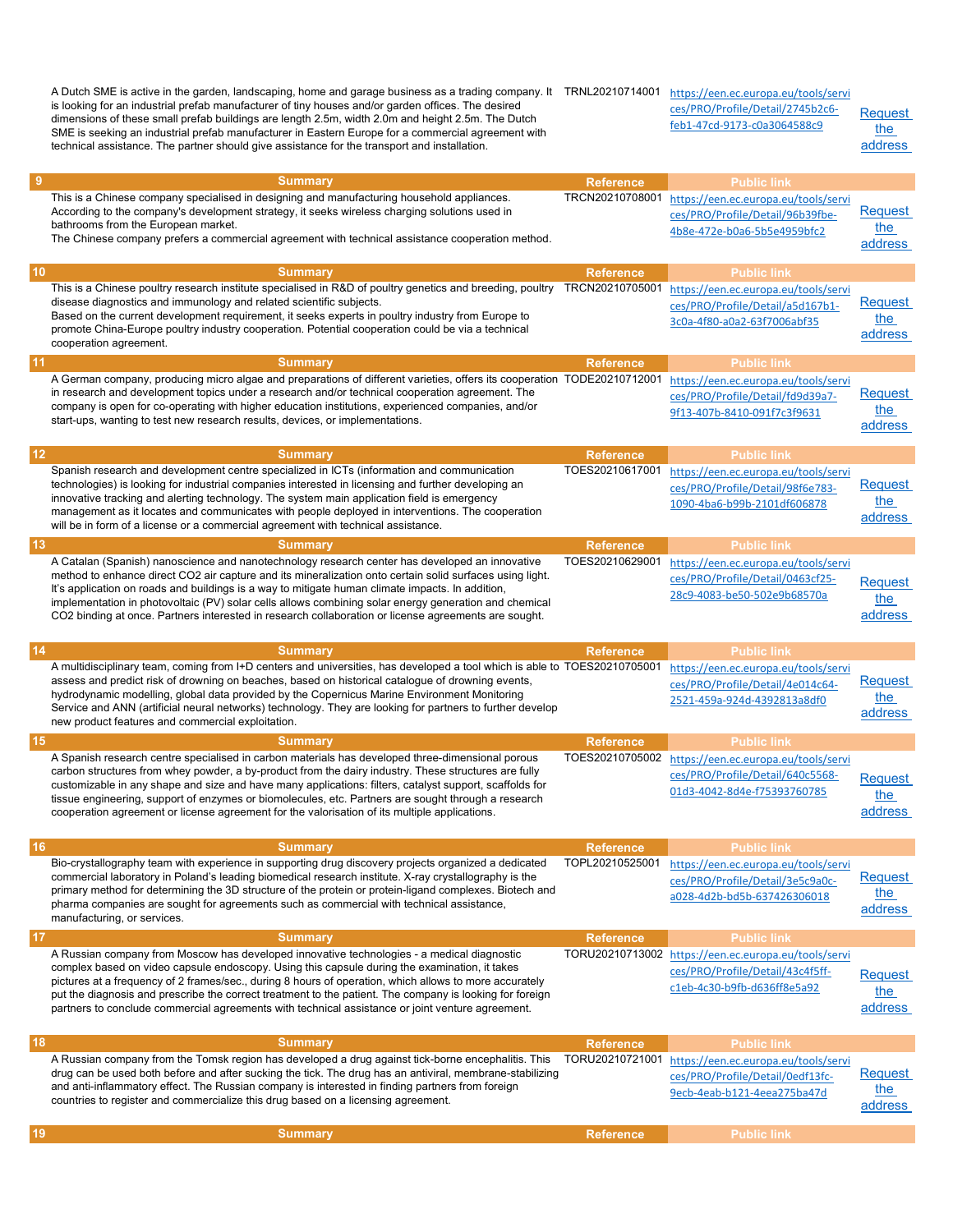|    | A Ukrainian scientific institute offers probiotic, also effective as a feed additive. The basis of the<br>preparation - two spore strains of bacteria of the genus Bacillus. The biopreparation exhibits<br>antibacterial, antifungal, antioxidant and immunomodulatory activity, improves the digestibility of feed.<br>The institute is interested in cooperation with enterprises that specialize in the production of microbial<br>biopreparations. The partnership is possible on the basis of license agreement.                           | TOUA20210623001  | https://een.ec.europa.eu/tools/servi<br>ces/PRO/Profile/Detail/4822420f-<br>80aa-4428-94a8-3f3a3668cc58 | Request<br>the<br>address        |
|----|--------------------------------------------------------------------------------------------------------------------------------------------------------------------------------------------------------------------------------------------------------------------------------------------------------------------------------------------------------------------------------------------------------------------------------------------------------------------------------------------------------------------------------------------------|------------------|---------------------------------------------------------------------------------------------------------|----------------------------------|
| 20 | <b>Summary</b>                                                                                                                                                                                                                                                                                                                                                                                                                                                                                                                                   | <b>Reference</b> | <b>Public link</b>                                                                                      |                                  |
|    | An Italian company offers a technology that allows to simulate a real diving session into an underwater<br>archaeological site from the point of view of a scuba diver. It combines the advantages offered by the<br>recent advances in VR technology with the newest 3D reconstruction techniques. It represents a novelty<br>because of its capability to combine the educational purpose with playful activities.<br>They offer license, research cooperation and commercial with technical assistance agreements.                            | TOIT20210708001  | https://een.ec.europa.eu/tools/servi<br>ces/PRO/Profile/Detail/f9befa6d-<br>ad07-4066-9164-95aa8281c6e9 | Request<br>the<br>address        |
| 21 | <b>Summary</b>                                                                                                                                                                                                                                                                                                                                                                                                                                                                                                                                   | <b>Reference</b> | <b>Public link</b>                                                                                      |                                  |
|    | A Polish producer of metal construction materials (material roof suport, instalation feet, channels, pipe<br>clamps, etc) with 60 years of experience offers its technology and is eager to enter foreign markets.<br>They provide support in assembly and service for devices manufactured by the company as well as<br>technical consultancy and support for constructors in choosing the right technology.<br>The company is interested in commercial agreement with technical assistance.                                                    | TOPL20210617002  | https://een.ec.europa.eu/tools/servi<br>ces/PRO/Profile/Detail/e6dd1658-<br>e415-4427-8378-33a6924a9c03 | Request<br>the<br>address        |
| 22 | <b>Summary</b>                                                                                                                                                                                                                                                                                                                                                                                                                                                                                                                                   | <b>Reference</b> | <b>Public link</b>                                                                                      |                                  |
|    | A Spanish company founded in 2011 has developed an autopilot to be integrated by UAV<br>manufacturers in their professional platforms and are offering to create for the client/investor a<br>technology division under license/financial agreement, allowing the client/investor to have access, but<br>without exclusivity, to the company's technical intellectual property and manufacturing/customising<br>existing products to new needs and adjusting control gains and all software parameters.                                          | TOES20210720001  | https://een.ec.europa.eu/tools/servi<br>ces/PRO/Profile/Detail/641b8569-<br>1e51-43ea-89e0-6be45a56856a | <b>Request</b><br>the<br>address |
| 23 | <b>Summary</b>                                                                                                                                                                                                                                                                                                                                                                                                                                                                                                                                   | <b>Reference</b> | <b>Public link</b>                                                                                      |                                  |
|    | A German startup develops a unique solution for prediction of machine failures. It detects and evaluates TODE20210630001<br>anomalies without predetermined limit values, taking a big step towards fully automated surveillance. To<br>test application in the maritime sector, the company is looking for contacts to shipping companies. In a<br>technical cooperation agreement, the partner should test the pilot system under real conditions onboard<br>vessels and contribute with his feedback to further development in a partnership. |                  | https://een.ec.europa.eu/tools/servi<br>ces/PRO/Profile/Detail/8daef285-<br>8533-4c3b-81b3-1e4a4e47e78f | Reauest<br>the<br>address        |
| 24 | <b>Summary</b>                                                                                                                                                                                                                                                                                                                                                                                                                                                                                                                                   | <b>Reference</b> | <b>Public link</b>                                                                                      |                                  |
|    | An innovative method of controlled alloying of intermetallic y-TiAl with carbon has been developed by a<br>team of inventors from an established Slovak research institute and a well-known Czech university.<br>The novelty of the technology lies in the fact that by using suitable graphite crucibles and controlling the<br>melting and casting parameters it is possible to achieve controlled and reproducible alloying of y-TiAI<br>alloys with carbon.<br>The preferred cooperation type is license agreement.                          | TOSK20210614001  | https://een.ec.europa.eu/tools/servi<br>ces/PRO/Profile/Detail/1916b48f-<br>3887-4acf-9a42-529360ccdd9c | Reguest<br>the<br>address        |
| 25 | <b>Summary</b>                                                                                                                                                                                                                                                                                                                                                                                                                                                                                                                                   | <b>Reference</b> | <b>Public link</b>                                                                                      |                                  |
|    | Polish scientists have developed a method of immobilisation and encapsulation of bioactive materials.<br>The offered technology is suitable for the food industry as a way of preserving the required properties of<br>products, e.g. it allows one to extend the shelf life of a product. The technology has been tested and its<br>functionality was confirmed. It is offered to companies from the food industry and R&D institutions under<br>either a licensing or a technical cooperation agreement.                                       | TOPL20210719001  | https://een.ec.europa.eu/tools/servi<br>ces/PRO/Profile/Detail/6d9757c8-<br>2015-4d9d-9070-d6f136fa0586 | Request<br>the<br>address        |
| 26 | <b>Summary</b>                                                                                                                                                                                                                                                                                                                                                                                                                                                                                                                                   | <b>Reference</b> | <b>Public link</b>                                                                                      |                                  |
|    | An Italian SME, active since 2015, has developed proprietary technological solutions to produce 3D<br>printers and systems to realize large scale works. They have evolved the "powder bed" technology to<br>produce, with mineral powders and inorganic binders, works and objects with far superior levels of<br>flexibility and efficiency. Investors for developing new applications and/or companies interested to adopt<br>this technology through technical cooperation and commercial agreement are sought                               | TOIT20210714001  | https://een.ec.europa.eu/tools/servi<br>ces/PRO/Profile/Detail/17a93b4b-<br>45c0-4d87-9882-464d074fc6ff | Request<br>the<br>address        |
| 27 | <b>Summary</b>                                                                                                                                                                                                                                                                                                                                                                                                                                                                                                                                   | <b>Reference</b> | <b>Public link</b>                                                                                      |                                  |
|    | A northern Italy SME developed an innovative plug-and-play platform for in-orbit demonstration and<br>validation to quickly deploy CubeSats and microsatellites. The solution could be used to make<br>experiments (biotech, life sciences, bio-medical industries, nanotech, aeronautics) in orbit, to collect<br>data, to operate hardware components and subsystems to collect performance data and validate use<br>case.<br>Commercial agreements with technical assistance with industrial and RTD partners are sought.                     | TOIT20210519002  | https://een.ec.europa.eu/tools/servi<br>ces/PRO/Profile/Detail/638ffdab-<br>2653-4f7f-94ea-dc37dae674ce | <b>Request</b><br>the<br>address |
| 28 | <b>Summary</b>                                                                                                                                                                                                                                                                                                                                                                                                                                                                                                                                   | <b>Reference</b> | <b>Public link</b>                                                                                      |                                  |
|    | A French small mid-cap company active in the development and production of electromagnetic sensors<br>and convertors has developed a new energy harvester technology from electric wire or cables allowing<br>wireless autonomous power supply for IoT devices or sensor<br>It is looking for industrial partners developing sensors, IoT products or IoT communication devices for a<br>commercial agreement with technical assistance or for technological cooperation on the development of<br>new products.                                  | TOFR20210628001  | https://een.ec.europa.eu/tools/servi<br>ces/PRO/Profile/Detail/a71179c6-<br>c006-4c14-acc0-e0178301abb4 | Request<br>the<br>address        |
| 29 | <b>Summary</b>                                                                                                                                                                                                                                                                                                                                                                                                                                                                                                                                   | <b>Reference</b> | <b>Public link</b>                                                                                      |                                  |
|    |                                                                                                                                                                                                                                                                                                                                                                                                                                                                                                                                                  |                  |                                                                                                         |                                  |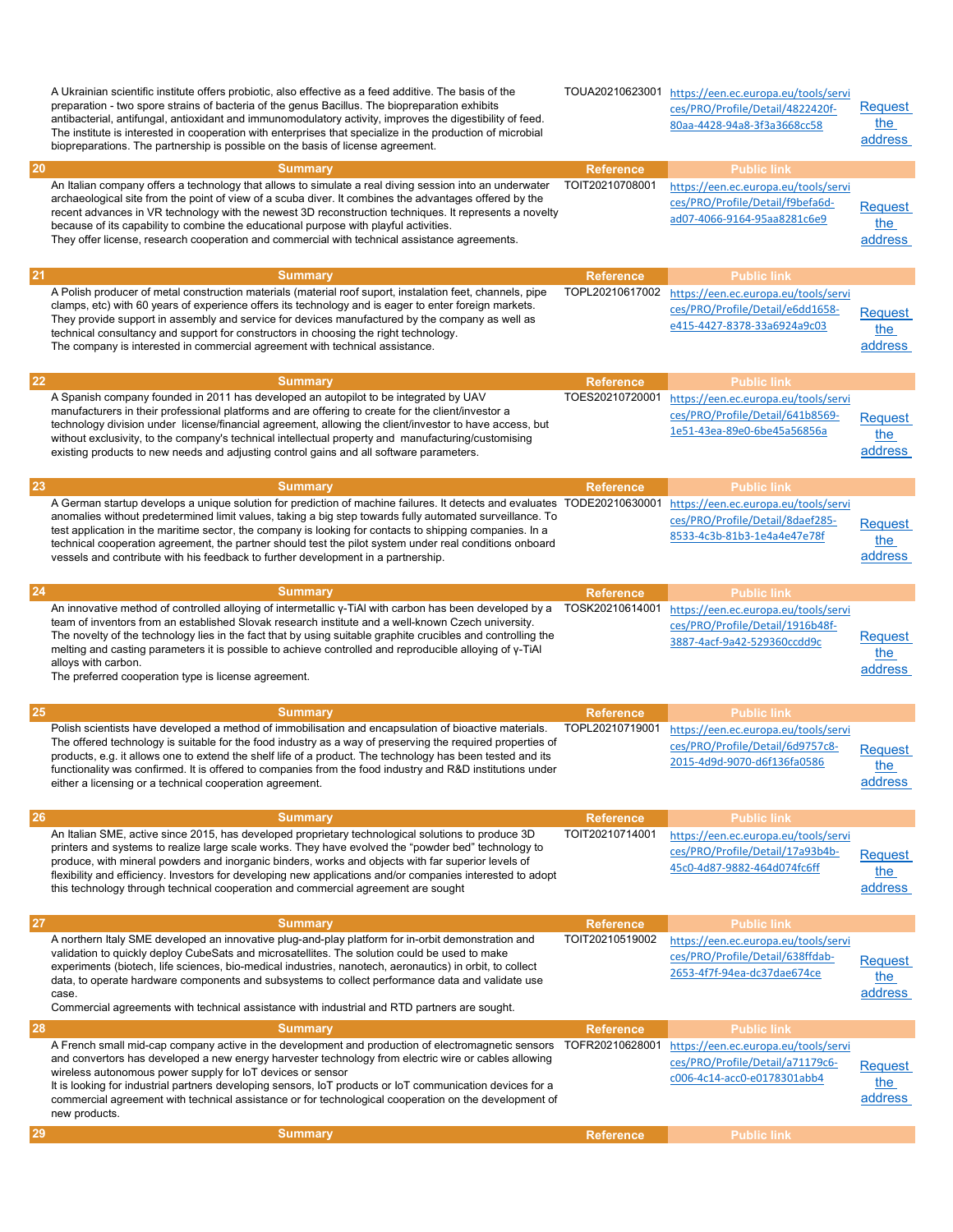A UK company has developed an electronic water conditioning system that significantly reduces the need for chemicals and reduces limescale damage. The system is applied externally by wrapping a signal cable around the outside of a pipe to form a coil. No cutting into the pipework or additional plumbing is required. The company is seeking hotels/leisure centres, maritime operators or water companies to implement the system via commercial agreement with technical assistance. TOUK20210707002 https://een.ec.europa.eu/tools/servi ces/PRO/Profile/Detail/3c49b8e9- 55a2-49ea-98dc-88c9e0086460 Request the address 30 Summary Reference Public link A Slovenian research institute and an university have developed a novel method for measurement of antimicrobial and anti-biofilm activity. The method is rapid and enables simultaneous detection of the antimicrobial and anti-biofilm activities. Partners are sought amongst companies that test compounds for antibacterial and anti-biofilm activity and producers of spectrophotometers for technical cooperation agreements and license agreement to apply the technology in their production. TOSI20210628001 https://een.ec.europa.eu/tools/servi ces/PRO/Profile/Detail/c1c65483 d264-47dd-a94f-ac48077f2575 Request the address **31** Summary Reference Public link Slovenian public research institutes have developed an apparatus for the preparation of an immobilized nanostructured film strongly attached to a small metal grid with the largest dimension smaller than 5 mm (for example a transmission electron microscopy (TEM) grid) with the anodic oxidation process in a simple and low-cost manner. Partners are sought among TEM grids or small sensors' manufacturers for technical cooperation and licensing agreements. https://een.ec.europa.eu/tools/servi ces/PRO/Profile/Detail/59955f80- 4818-45e8-944d-99d40f664879 Request the address **32** Summary Reference Public link French SME, active in the development of 3D printing materials offers a new Polyamide11 mass blue polymeric powder for Selective Laser Sintering with EU food contact certification. The company is able to do on-demand formulation and production of SLS powders, design and application development for partners within the food industry interested in using 3D printing to manufature tools or grippers for example. A safety blue material opens a range of applications where optic detection is a must. TOFR20210628002 https://een.ec.europa.eu/tools/servi ces/PRO/Profile/Detail/be049c06- 1174-4a47-a132-c8814d988f47 Request the address **33** Summary Reference Public link A German spin-off of a local university specializes in the development and sale of highly adaptable grippers for robots in production and logistic applications. Therefore the SME offers individual industrial grippers which enable industrial producers and logistics companies to manufacture and transport customized products cost-effectively and automatically. The SME is looking for technical, commercial with tech. assistance and research cooperation agreements to further develop the product. TODE20210709001 https://een.ec.europa.eu/tools/servi ces/PRO/Profile/Detail/309a4817- 4d56-4722-9486-883a3295c7cc Request the address **34** Summary Reference Public link The Bulgarian company is specialised in designing and developing augmented reality mobile and web applications that bring static content to life and allow people to experience and share emotions in a new way. It offers innovative products as well as software Android dedicated services. The company is looking for international partners under license agreement and commercial agreement with technical assistance. TOBG20210531001 https://een.ec.europa.eu/tools/servi ces/PRO/Profile/Detail/1b2e8336 f41b-4cb4-827f-b223bbacd7b4 Request the address 35 Summary Reference Public link A research institute from the southwest of Germany has developed a basis tool box for the development  $\,$  TODE20210506001  $\,$   $_{\rm https://een.ec.europa.eu/tools/servi}$ of new coatings for multifunctional protective wet chemical coatings and compact materials. The coatings can be used in bulk aplications as well as in additive manufacturing processes. They are looking for partners who are in need of assistance in the final development of a new product in the field of surface coating under a license or a joint venture agreement. ces/PRO/Profile/Detail/6edcbb06 dd5c-4e61-b7b8-3af51cb29376 Request the address **36 Summary Reference Public link** Public link A German Start-Up has developed a drone and an automated system of platforms for autonomous deliveries of samples and medicines between hospitals and laboratories. Main advantages include the drone's unique design, the low level of noise pollution, high frequency of delivery and safety standards. The company is looking for partners and investors from the medical or private sector willing to collaborate in the piloting phase in the framework of technical cooperation or financial agreements. TODE20210705001 https://een.ec.europa.eu/tools/servi ces/PRO/Profile/Detail/be53c09bb0f9-4488-99a9-597090c93182 **Request** the address **37** Summary Reference Public link The Czech company developing, manufacturing and implementing precise and sensitive testing systems for leak detection, is looking for customers mainly from Europe. The company is wellestablished and well-known on the Czech and Slovak market and is experienced in international cooperation. The systems have been delivered to various sectors (mainly automotive, electronics) globally. The production companies with such need are sought. Commercial agreement with technical support is expected. TOCZ20210623001 https://een.ec.europa.eu/tools/servi ces/PRO/Profile/Detail/66e1e007 e6fd-43fe-ab3a-b0ed3b735da8 Request the address **38 Summary Reference** Public link A German start-up has developed a flexible ready-to-use satellite platform for low-cost commercial or scientific missions of small payloads from low Earth up to lunar orbits. Advantages include accessibility and cost efficiency through standardization and the possibility to use small rockets to reach the Moon, which is a novum. Sought are potential end-users such as satellite operators, payload providers or mission architects for technical cooperation or investors for financial agreements. TODE20210708001 https://een.ec.europa.eu/tools/servi ces/PRO/Profile/Detail/0492ff82- 9c46-4b92-bda8-74c48a6b0622 Request the address 39 Summary Reference Public link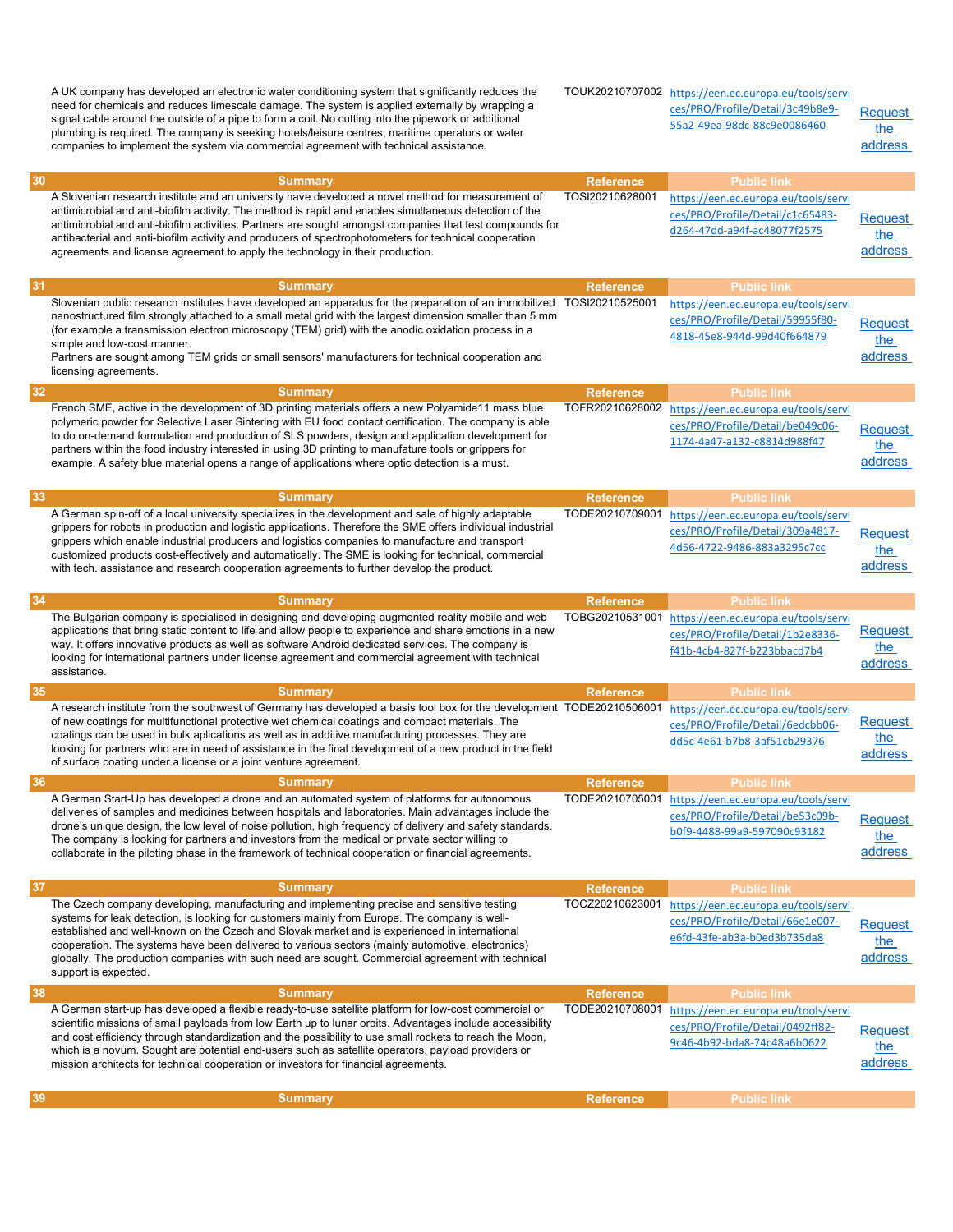| 40 | An Italian company with a long experience in the theatrical sector has founded an atelier to create<br>tailored clothes on historical models. This company is interested in offering manufacturing agreements<br>to partners in the theater, museum, and event organisations of historical reenactments in the China,<br>Russia, Germany, Dubai, France markets. The company's philosophy is a continuous research and<br>study of the historical representation of the dress.<br><b>Summary</b><br>A Swedish SME in biotechnology develops sustainable solutions to control and modify insect's behavior TOSE20210108001<br>and offers a novel sustainable method for mosquito control that can eliminate mosquito-borne diseases.<br>The company has developed the world's first mosquito-only attractant and phagostimulant - HMBPP that<br>forces mosquitoes to feed on any liquid they want without affecting any other insect species. The<br>company seeks partners for licencing and manufacturing agreements and research collaborations. | TOIT20210709001<br><b>Reference</b> | https://een.ec.europa.eu/tools/servi<br>ces/PRO/Profile/Detail/76ea18d7-<br>6f17-4fdd-b459-3ab9b840936a<br><b>Public link</b><br>https://een.ec.europa.eu/tools/servi<br>ces/PRO/Profile/Detail/a9389752-<br>3bb3-44ee-a696-ac0d595dbf96 | Request<br>the<br>address<br>Request<br>the<br>address |
|----|----------------------------------------------------------------------------------------------------------------------------------------------------------------------------------------------------------------------------------------------------------------------------------------------------------------------------------------------------------------------------------------------------------------------------------------------------------------------------------------------------------------------------------------------------------------------------------------------------------------------------------------------------------------------------------------------------------------------------------------------------------------------------------------------------------------------------------------------------------------------------------------------------------------------------------------------------------------------------------------------------------------------------------------------------|-------------------------------------|------------------------------------------------------------------------------------------------------------------------------------------------------------------------------------------------------------------------------------------|--------------------------------------------------------|
| 41 |                                                                                                                                                                                                                                                                                                                                                                                                                                                                                                                                                                                                                                                                                                                                                                                                                                                                                                                                                                                                                                                    | <b>Reference</b>                    |                                                                                                                                                                                                                                          |                                                        |
|    | <b>Summary</b><br>A Hungarian SME have been developing a medical software system designed to help selecting the most TOHU20210630001<br>suitable targeted therapies based on molecular genetic alterations in cancer. The tool facilitates<br>physicians' work to select personalized and effective therapies for cancer patients. The company is<br>looking for private hospitals, health centres with precision oncology wards, precision oncology related<br>molecular diagnostic labs for commercial agreement with technical assistance or license agreement.                                                                                                                                                                                                                                                                                                                                                                                                                                                                                 |                                     | <b>Public link</b><br>https://een.ec.europa.eu/tools/servi<br>ces/PRO/Profile/Detail/03177fc8-<br>6586-47da-9144-f440589bbd00                                                                                                            | Request<br>the<br>address                              |
| 42 | <b>Summary</b>                                                                                                                                                                                                                                                                                                                                                                                                                                                                                                                                                                                                                                                                                                                                                                                                                                                                                                                                                                                                                                     | <b>Reference</b>                    | <b>Public link</b>                                                                                                                                                                                                                       |                                                        |
|    | A Spanish multidisciplinary university has developed a new device for in vivo uterine fluid collection,<br>without endometrial damage. Since the collected samples are not diluted by uterine flushes or<br>contaminated with blood, they are suitable for diagnosis, research or even to supplement embryonic<br>culture media. The design is easily adapted to different mammals including humans. The research<br>group author is looking for a collaboration that leads to a commercial or technical cooperation<br>agreements                                                                                                                                                                                                                                                                                                                                                                                                                                                                                                                 | TOES20210420001                     | https://een.ec.europa.eu/tools/servi<br>ces/PRO/Profile/Detail/dbe13de3-<br>43f7-43d3-9753-1877ca01ac3e                                                                                                                                  | <b>Request</b><br>the<br>address                       |
| 43 | <b>Summary</b><br>Portuguese SME designs and develops products and projects (medical devices, physical and vestibular TOPT20210715001<br>rehabilitation, physiotherapy, healthcare IoT, robotics and telemedicine).<br>The SME is offering its know-how and technology that contribute to improving health and life quality to<br>business partners (cooperation agreement with technical assistance) and is also interested in research<br>collaborations under European projects (Horizon 2020, Eurostar's, among others).                                                                                                                                                                                                                                                                                                                                                                                                                                                                                                                       | <b>Reference</b>                    | <b>Public link</b><br>https://een.ec.europa.eu/tools/servi<br>ces/PRO/Profile/Detail/0e835fe6-<br>60eb-4ed6-bd06-ba5014c407d8                                                                                                            | Request<br>the<br>address                              |
| 44 | <b>Summary</b>                                                                                                                                                                                                                                                                                                                                                                                                                                                                                                                                                                                                                                                                                                                                                                                                                                                                                                                                                                                                                                     | <b>Reference</b>                    | <b>Public link</b>                                                                                                                                                                                                                       |                                                        |
|    | A Spanish consulting company in industry and automotive environment, aims to allow the deployment of TOES20210726001<br>a hydrogen vehicles fleet as fast as possible, focusing on current vehicles and changing their power<br>system into hydrogen internal combustion engine by using compressed H2. The option is cheap, would<br>speed up the hydrogen vehicles and contribute to circular economy. The technology is offered under<br>joint venture or research cooperation agreement with industry and/or academia.                                                                                                                                                                                                                                                                                                                                                                                                                                                                                                                         |                                     | https://een.ec.europa.eu/tools/servi<br>ces/PRO/Profile/Detail/70bdd45d-<br>d04b-4a8d-92e2-6056cd2269a1                                                                                                                                  | Request<br>the<br>address                              |
| 45 | <b>Summary</b>                                                                                                                                                                                                                                                                                                                                                                                                                                                                                                                                                                                                                                                                                                                                                                                                                                                                                                                                                                                                                                     | <b>Reference</b>                    | <b>Public link</b>                                                                                                                                                                                                                       |                                                        |
|    | A multidisciplinary Spanish university has developed a new system for the mechanical regulation of the<br>height and tension of tennis and paddle nets. It has about innovative removable poster extenders that<br>facilitate the practice of different exercises precision. The system as a whole allows the training to be<br>easily adapted to the different age and qualification levels of the player. The research group author is                                                                                                                                                                                                                                                                                                                                                                                                                                                                                                                                                                                                           | TOES20210714001                     | https://een.ec.europa.eu/tools/servi<br>ces/PRO/Profile/Detail/3048be65-<br>1eed-4834-af9f-64ee5b5f12df                                                                                                                                  | Request                                                |
|    | looking for a collaboration that leads to commercial agreements or license agreements                                                                                                                                                                                                                                                                                                                                                                                                                                                                                                                                                                                                                                                                                                                                                                                                                                                                                                                                                              |                                     |                                                                                                                                                                                                                                          | the<br>address                                         |
| 46 | <b>Summary</b>                                                                                                                                                                                                                                                                                                                                                                                                                                                                                                                                                                                                                                                                                                                                                                                                                                                                                                                                                                                                                                     |                                     | <b>Public link</b>                                                                                                                                                                                                                       |                                                        |
|    | A German startup with comprehensive expertise in system layout of battery-electric powered machinery TODE20210705002<br>offers development and manufacturing of entire drive train systems to manufacturers of non-road mobile<br>machinery, that aim to replace their combustion powered drive trains by battery-electric powered ones.<br>Commercial agreements with technical assistance and manufacturing agreements are envisaged.                                                                                                                                                                                                                                                                                                                                                                                                                                                                                                                                                                                                            | <b>Reference</b>                    | https://een.ec.europa.eu/tools/servi<br>ces/PRO/Profile/Detail/326e0211-<br>3cdf-4389-9931-b5fefb83e789                                                                                                                                  | Request<br>the<br>address                              |
| 47 | <b>Summary</b>                                                                                                                                                                                                                                                                                                                                                                                                                                                                                                                                                                                                                                                                                                                                                                                                                                                                                                                                                                                                                                     | <b>Reference</b>                    | <b>Public link</b>                                                                                                                                                                                                                       |                                                        |
|    | An Italian company developing sustainable technologies for circular economy is seeking partners for a<br>research cooperation. It offers a solution based on the use of alkaline waste for the mineralization of<br>carbon dioxide (CO2), reducing both investment and operating costs.<br>It can be applied in several sectors, such as:<br>• civil and industrial wastewater treatment plants;<br>•waste incinerators;<br>•iron and steel mills;<br>•plastic industries;<br>•cement industries;<br>•aluminum production.                                                                                                                                                                                                                                                                                                                                                                                                                                                                                                                         | TOIT20210722001                     | https://een.ec.europa.eu/tools/servi<br>ces/PRO/Profile/Detail/83c2ae23-<br>a93f-4f9b-b90f-9605ac46c192                                                                                                                                  | <b>Request</b><br>the<br>address                       |
| 48 | <b>Summary</b>                                                                                                                                                                                                                                                                                                                                                                                                                                                                                                                                                                                                                                                                                                                                                                                                                                                                                                                                                                                                                                     | <b>Reference</b>                    | <b>Public link</b>                                                                                                                                                                                                                       |                                                        |